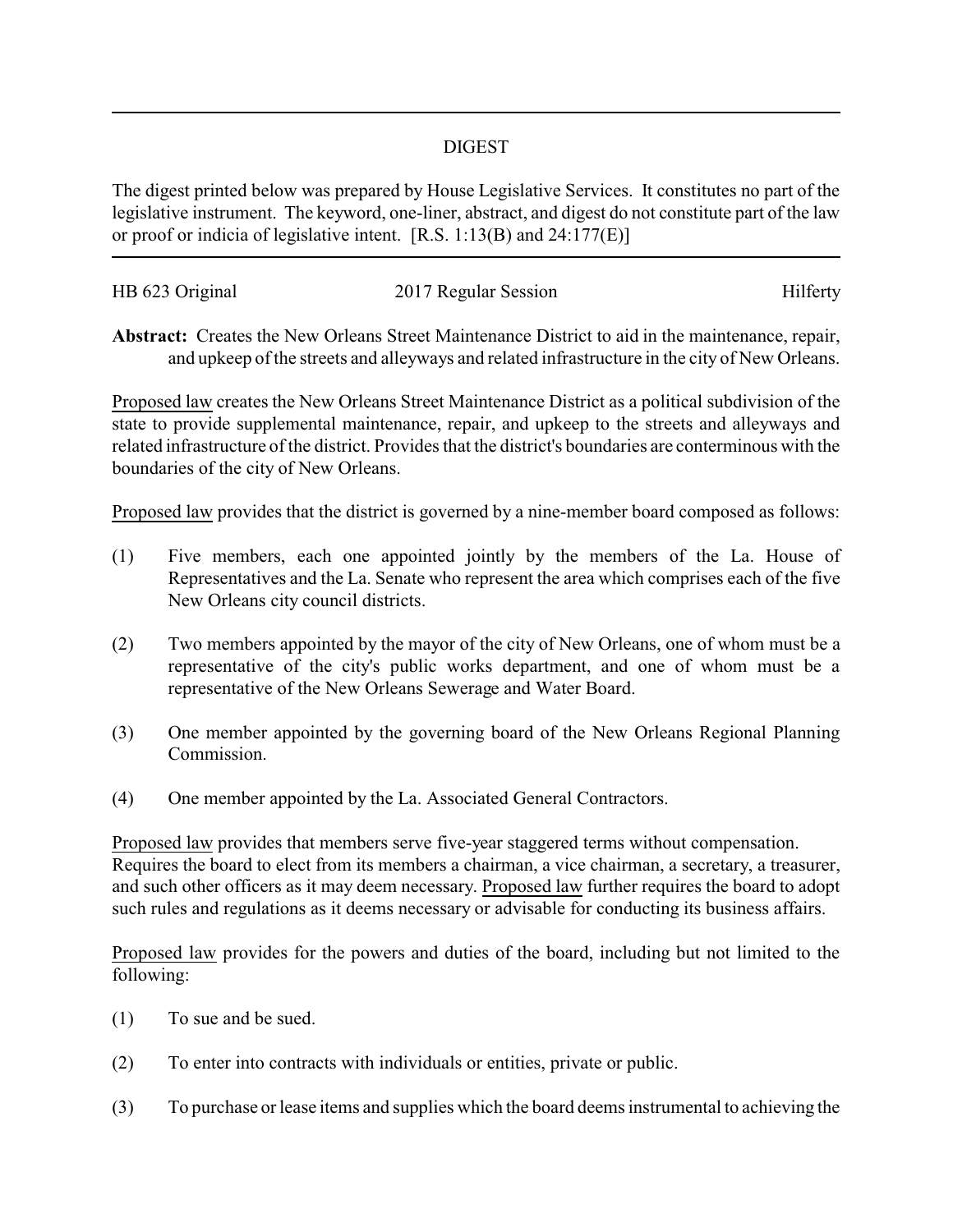purposes of the district.

(5) To procure and maintain liability insurance against any personal or legal liability of a board member that may be asserted or incurred based upon his service as a member of the board.

Proposed law authorizes the district, by resolution of the board, to levy and collect a 1% hotel occupancy tax (hotels with 10 or more guests rooms) and a food and beverage tax of 1/4% on the gross receipts from the sales of goods and beverages by any food service establishment or in any airport or air transportation facility owned and operated by the city of New Orleans. Proposed law excludes any food service establishment owned by any individual or corporation that had gross annual receipts of less than \$500,000 during the calendar year prior to the year in which the food and beverage tax is assessed.

Proposed law authorizes the district to solicit voluntary contributions and grants to further district purposes.

Proposed law requires the board to adopt an annual budget in accordance with the Local Government Budget Act and provides that the district shall be subject to audit by the legislative auditor.

Proposed law provides that it is the purpose and intent of proposed law that the additional maintenance, repair, and upkeep to the streets and alleyways and related infrastructure provided by the district pursuant to proposed law shall be supplemental to and not in lieu of services to be provided by the state of La. or the city of New Orleans or their departments or agencies or by other political subdivisions. Requires the board to transmit all funds of the district to the city of New Orleans if the district ceases to exist. Provides further with respect to the management of the funds by the city.

Proposed law requires the district to indemnify its officers and board members to the fullest extent permitted by present law (relative to indemnification of officers, directors, employees, and agents of nonprofit corporations) as fully as if the district were a nonprofit corporation governed thereby and as may be provided in district bylaws. Provides that no board member or officer shall be liable to the district or to any individual who resides, owns property, visits, or otherwise conducts business in the district for monetary damages for breach of duties; however, provides that this shall not eliminate or limit the liability of a board member or officer for:

- (1) Acts or omissions not in good faith or which involve intentional misconduct or a knowing violation of law.
- (2) Any transaction from which he derived an improper personal benefit.

Proposed law provides that a board member or officer shall be not individually liable for any act or omission arising out of the performance of his duties to the fullest extent permitted by present law relative to limitation of liability of directors, officers, and trustees of certain organizations and districts.